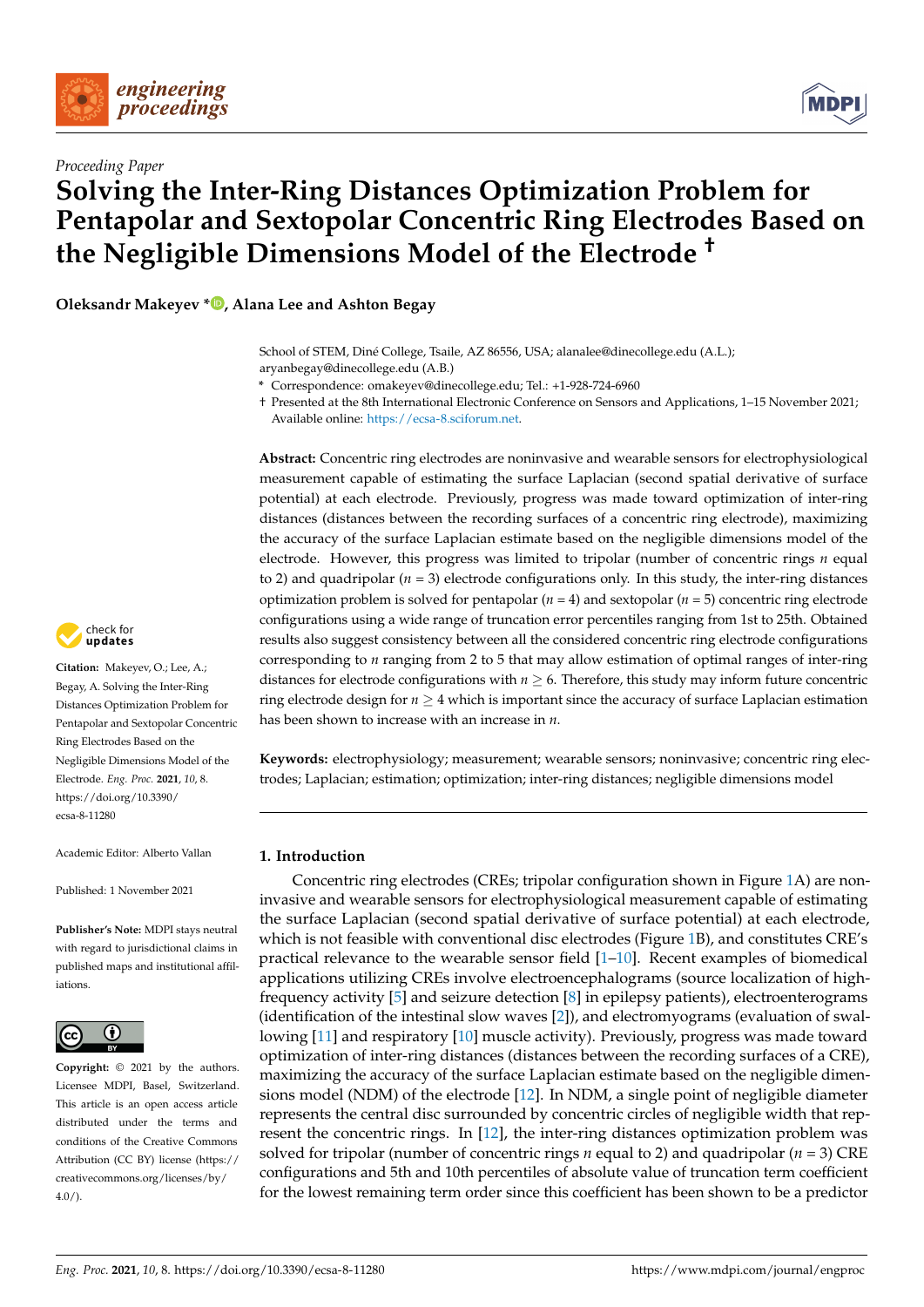of the Laplacian esti[mat](#page-5-6)[ion](#page-5-7) error [12,13]. Obtained results have been validated using finite element meth[od m](#page-5-6)odeling [12].

<span id="page-1-0"></span>

**Figure 1.** Tripolar concentric ring electrode (**A**) and conventional disc electrode (**B**). **Figure 1.** Tripolar concentric ring electrode (**A**) and conventional disc electrode (**B**).

In this study, the NDM-based inter-ring distances optimization problem is solved for pentapolar (PCRE; Figure [2A](#page-1-1);  $n = 4$  $n = 4$  $n = 4$ ) and sextopolar (SCRE; Figure 2B;  $n = 5$ ) CRE configurations while also extending the range of percentiles compared to [\[12\]](#page-5-6) for all the CRE configurations optimized so far. Specifically, the following steps have been taken: first, truncation term coefficient functions have been derived for the two aforementioned CRE truncation term coefficient functions have been derived for the two aforementioned CRE configurations. Second, absolute values of truncation term coefficients have been computed for an extensive grid of possible combinations of values of function arguments. Third, thresholds corresponding to percentiles ranging from 1st to 25th have been calculated. Finally, these threshold values were used to determine the ranges of optimized inter-ring distances for each CRE configuration via determination and model fitting of a boundary hyperplane. Extension of the percentile range from [\[12\]](#page-5-6) is related to the question of how small can the distances between the recording surfaces become without partial shorting due to salt bridges becoming a significant factor affecting the accuracy of Laplacian estimation. This question is still to be answered in the future using physical CRE prototypes. If prototype assessment results would suggest that physical considerations render the interring distances within, for example, the 5th percentile region impractical, then inter-ring distances within the higher percentile region will be used, such as, for example, the 10th percentile region (which was the only other percentile value considered in [\[12\]](#page-5-6)) or higher. However, if prototype assessment results would suggest otherwise, then using even lower percentile values such as the 1st or the 3rd percentile could be feasible. To accommodate the range of possible scenarios, this study utilizes the wide 1st to 25th percentile range not just for PCRE and SCRE cases but also to extend the results of [\[12\]](#page-5-6) for tripolar and quadripolar CRE configurations. In this study, the NDM-based inter-ring distances optimization problem is solved for per a measure 2012 and sextending the 2-1 ing distances optimization problem is solved The short corresponding to personal complements of the percentile ranging from 1st to 25th have been calculated

<span id="page-1-1"></span>

configurations. Figure 2. Negligible dimensions models of pentapolar  $(A)$  and sextopolar  $(B)$  concentric ring electrode

### **2. Methods 2. Methods**

trode configurations.

## **2. Methods**  *2.1. Defining the Inter-Ring Distances Optimization Problem for PCRE and SCRE Configura-2.1. Defining the Inter-Ring Distances Optimization Problem for PCRE and SCRE Configurations*

*2.1. Defining the Inter-Ring Distances Optimization [Pro](#page-5-6)blem for PCRE and SCRE Configura-*Following the methodology established in [12], the main steps taken to define the *tions*  re  $\angle A$ ) with the first middle ring radius  $\alpha r$ , the second middle ring radius  $\beta r$ , the Initial middle ring radius  $\gamma r$ , and the outer-ring radius  $r$  to determine the optimal range  $\alpha$  values for coefficients *α*, *p*, and  $\gamma$  such that  $0 < a < p < \gamma < 1$  are fisted below. Identical middle ring radius *γr*, and the outer ring radius *r* to determine the optimal range of values  $\frac{d}{dx}$  and  $\frac{d}{dx}$   $\frac{d}{dx}$   $\frac{d}{dx}$   $\frac{d}{dx}$  and  $\frac{d}{dx}$  are light of each step is available in [12] for tripolar and *tions*  Following the methodology established in [12], the main steps taken to define the (Figure [2A](#page-1-1)) with the first middle ring radius *αr*, the second middle ring radius *βr*, the third middle ring radius *γ<sup>r</sup>*, and the outer ring radius *r* to determine the optimal range third middle ring radius *γr*, and the outer ring radius *r* to determine the optimal range of values for coefficients  $\alpha$ ,  $\beta$ , and  $\gamma$  such that  $0 < \alpha < \beta < \gamma < 1$  are listed below. Identical middle ring radius *γr*, and the outer ring radius *r* to determine the optimal range of values steps were taken for the SCRE configuration with an additional middle ring of radius *δr* such that  $0 < \alpha < \beta < \gamma < \delta < 1$ . More detail on each step is available in [\[12\]](#page-5-6) for tripolar and NDM-based inter-ring distances optimization problem for the PCRE configuration quadripolar CRE configurations. First, for each of the four rings, the integral of the Taylor series has been taken along the circle of the corresponding radius. Second, the matrix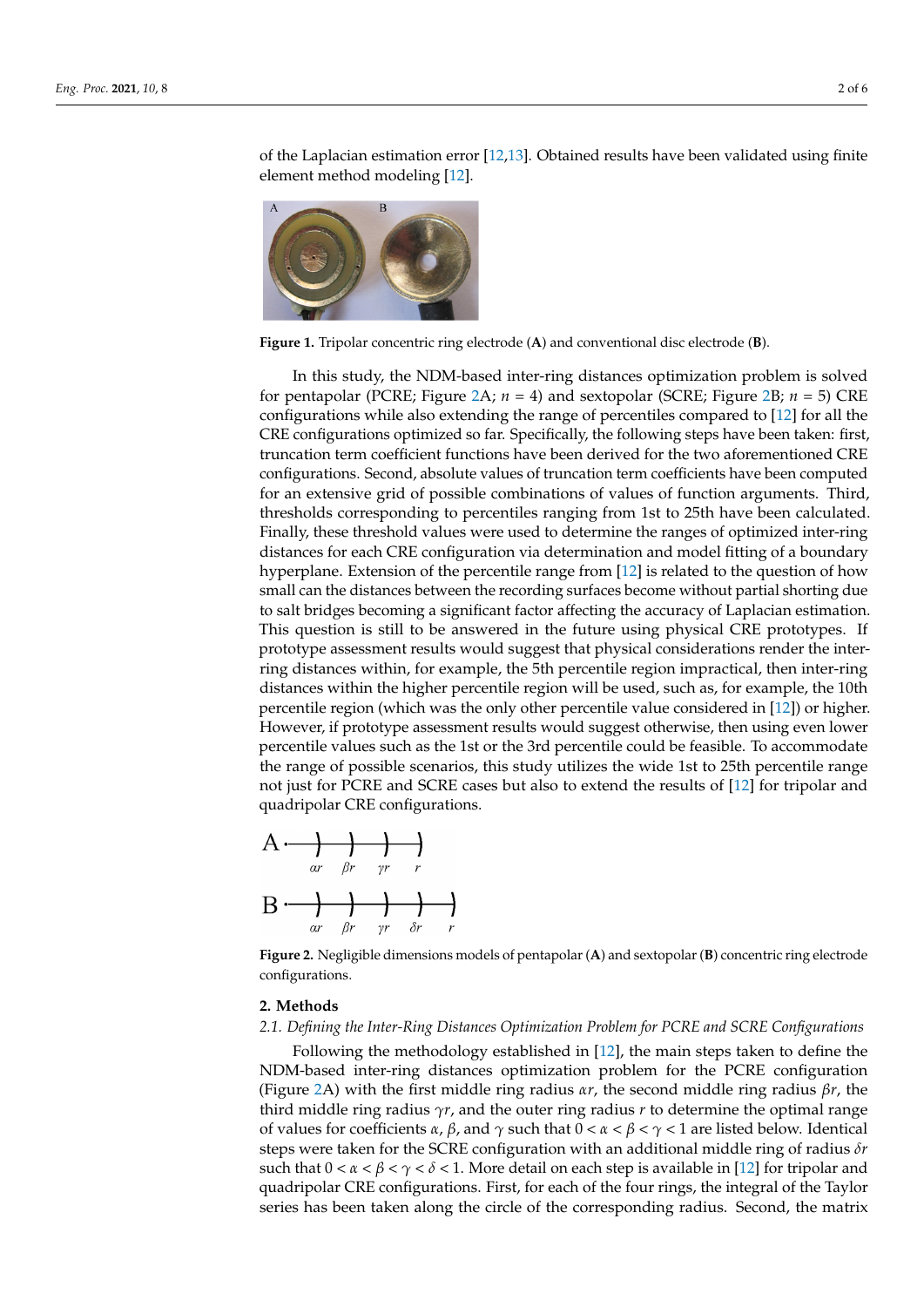of truncation term coefficients *A PCRE* was determined in Equation (1). Respective matrix *A SCRE* for SCRE configuration is given in Equation (2). Third, the null space of *A PCRE* was determined up to a (multiplication by a) constant factor. Fourth, four Taylor series integrals were combined into a weighted linear combination solved for the Laplacian using the null space vector as coefficients and allowing cancellation of 4th, 6th, and 8th order truncation terms (as shown in [\[14\]](#page-5-8), CRE with *n* rings allows cancellation of truncation terms up to the order of 2*n*, which for the case of PCRE configuration corresponds to the 8th order). Fifth, truncation term coefficient function *c PCRE* (*α*, *β*, *γ*, *k*) was derived for even truncation term order *k* ≥ 10 in Equation (3). Respective SCRE configuration function *c SCRE* (*α*, *β*, *γ*, *δ*, *k*) derived for even truncation term order *k* ≥ 12 is given in Equation (4). Sixth, a constrained optimization problem was defined to minimize absolute values of truncation term coefficients, thus allowing minimization of the truncation error and maximization of the accuracy of surface Laplacian estimation. Seventh, this inter-ring distances optimization problem has been solved for the lowest remaining truncation term order equal to 10 (since it is the main contributor to the truncation error [\[15\]](#page-5-9)) using a wide range of percentile values (1st, 3rd, 5th, 10th, 15th, 20th, and 25th): min 0<*α*<*β*<*γ*<1  $|c^{PCRE}(\alpha, \beta, \gamma, 10)|$ . The same steps (and percentile values) were applied to solve the inter-ring distances optimization  $\left|c^{SCRE}(\alpha, \beta, \gamma, \delta, 12)\right|$ .

problem for the SCRE configuration: min 0<*α*<*β*<*γ*<*δ*<1

#### *2.2. Solving the Inter-Ring Distances Optimization Problem for PCRE and SCRE Configurations*

Solving the inter-ring distances problem for PCRE and SCRE configurations following the approach from [\[12\]](#page-5-6) involves using a wide range of truncation error percentiles to identify points on the boundary hyperplane. For the PCRE configuration, absolute values of truncation term coefficients based on function *c PCRE* (*α*, *β*, *γ*, *k*) from Equation (3) were computed for all the combinations of values of 0 < *α* < *β* < *γ* < 1 with the increment of 1% (or 0.01) and *k* = 10. For the SCRE configuration, function *c SCRE* (*α*, *β*, *γ*, *δ*, *k*) from Equation (4) was computed for all the combinations of values of  $0 < \alpha < \beta < \gamma < \delta < 1$  with the same increment of 1% and  $k = 12$ . Percentiles were used to find the values of *α*, *β*, and *γ* (for PCRE configuration) and *α*, *β*, *γ*, and *δ* (for SCRE configuration) that corresponded to points on the boundary hyperplane separating the absolute values of the 10th order (for PCRE) and of the 12th order (for SCRE) truncation term coefficients below and above the specific percentile. The resulting boundary hyperplane points were fitted with a nonlinear regression model of the form *αβγ* = *m* for PCRE and *αβγδ* = *m* for SCRE, respectively, where *m* is a real constant. The choice of these particular models stemmed from their consistency with the models used for tripolar and quadripolar CREs in [\[12\]](#page-5-6) which is discussed in the Section [4](#page-3-0) of this paper.

$$
A^{PCRE} = \begin{pmatrix} \alpha^4 & \beta^4 & \gamma^4 & 1^4 \\ \alpha^6 & \beta^6 & \gamma^6 & 1^6 \\ \alpha^8 & \beta^8 & \gamma^8 & 1^8 \end{pmatrix} = \begin{pmatrix} \alpha^4 & \beta^4 & \gamma^4 & 1 \\ \alpha^6 & \beta^6 & \gamma^6 & 1 \\ \alpha^8 & \beta^8 & \gamma^8 & 1 \end{pmatrix},
$$
(1)

$$
A^{SCRE} = \begin{pmatrix} \alpha^4 & \beta^4 & \gamma^4 & \delta^4 & 1 \\ \alpha^6 & \beta^6 & \gamma^6 & \delta^6 & 1 \\ \alpha^8 & \beta^8 & \gamma^8 & \delta^8 & 1 \\ \alpha^{10} & \beta^{10} & \gamma^{10} & \delta^{10} & 1 \end{pmatrix},
$$
 (2)

$$
c^{PCRE}(\alpha, \beta, \gamma, k) = -\frac{4\alpha^{-2}\beta^{-2}\gamma^{-2}}{(\alpha^2 - 1)(\alpha^2 - \beta^2)(\beta^2 - 1)(\alpha^2 - \gamma^2)(\beta^2 - \gamma^2)(\gamma^2 - 1)} \times \left[ \begin{array}{l} \alpha^k \beta^4 (\beta^2 - 1) \gamma^4 (\beta^2 - \gamma^2) (\gamma^2 - 1) + \alpha^8 (\beta^k (\gamma^4 - \gamma^6) + \beta^4 (\gamma^6 - \gamma^k) + \beta^6 (\gamma^k - \gamma^4)) + \\ + \alpha^4 (\beta^k (\gamma^6 - \gamma^8) + \beta^6 (\gamma^8 - \gamma^k) + \beta^8 (\gamma^k - \gamma^6)) + \alpha^6 (\beta^k \gamma^4 (\gamma^4 - 1) + \beta^8 (\gamma^4 - \gamma^k) + \beta^4 (\gamma^k - \gamma^8)) \end{array} \right], \quad (3)
$$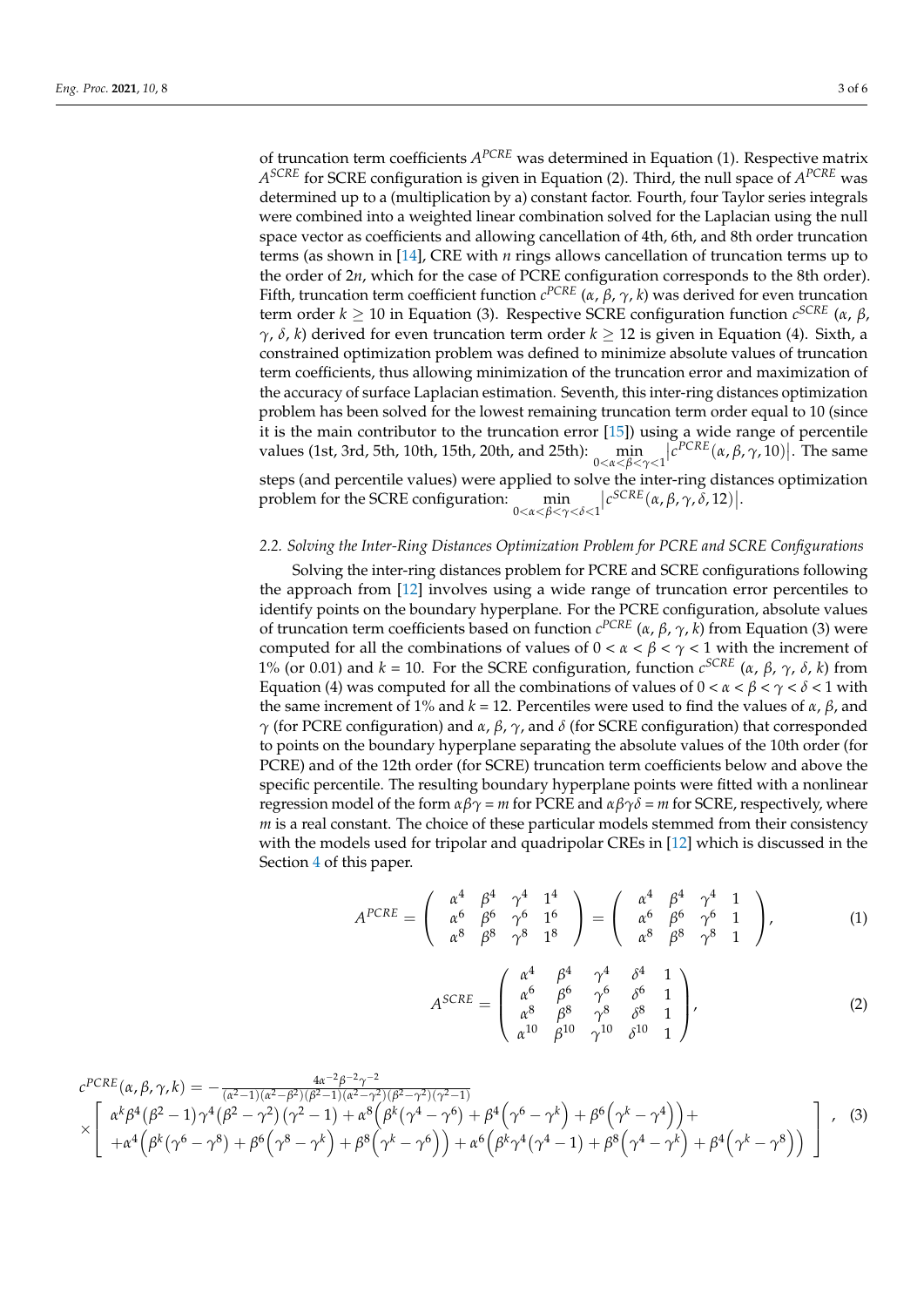$$
c^{SCRE}(\alpha, \beta, \gamma, \delta, k) = \frac{4\alpha^2 \beta^2 \delta^2 \gamma^2}{(\alpha^2 - 1)(\beta^2 - 1)(\beta^2 - 1)(\gamma^2 - 1)}
$$
  
\n
$$
\times \left[ 1 + \frac{\alpha^{k-4} (\beta^2 - 1)(\delta^2 - 1)(\gamma^2 - 1)}{(\alpha^2 - \beta^2)(\alpha^2 - \delta^2)(\alpha^2 - \gamma^2)} - \frac{(\alpha^2 - 1)\beta^{k-4} (\delta^2 - 1)(\gamma^2 - 1)}{(\alpha^2 - \beta^2)(\beta^2 - \delta^2)(\beta^2 - \gamma^2)} + \frac{(\alpha^2 - 1)(\beta^2 - 1)(\delta^2 - 1)(\beta^2 - 1)(\gamma^2 - 1)}{(\alpha^2 - \beta^2)(\beta^2 - \delta^2)(\beta^2 - \gamma^2)} - \frac{(\alpha^2 - 1)(\beta^2 - 1)(\delta^2 - 1)(\gamma^2 - \beta^2)}{(\alpha^2 - \gamma^2)(\gamma^2 - \beta^2)(\gamma^2 - \delta^2)} \right].
$$
\n(4)

1

( ) ( )( )( ) ( ) ( )( )( )

βγ γ βγ β β β γ γγ γ γγ

++ + ++ + − − <sup>+</sup> <sup>−</sup>

γ

<u>α γραμματικό του και του και του και του και του και του και του και του και του και του και του και του και τ</u>

+ − − −+

#### **3. Results**

Obtained results for CRE configurations including PCRE and SCRE as well as an extension of results for tripolar (no curve or hyperplane fitting necessary) and quadripolar (nonlinear boundary fitted with the rectangular hyperplane mang recessary) and quadripoid (nonlinear boundary fitted with the rectangular hyperbola curve  $\alpha\beta = m$ ) CREs to the same thermied boundary meet with the recurigion by persont entremption, ends to the same range of percentiles are presented in Table [1.](#page-3-1) Table [1](#page-3-1) also includes the respective values of the goodness-of-fit metric R-squared (R<sup>2</sup>) that represents the percentage of the total range of the data explained by the model fit for all the CRE configurations except for variation in the data explained by the model fit for all the CRE configurations except for The tripolar one. The plot of the fitted boundary hyperplane model separating the absolute values of the 10th order truncation term coefficients below and above the 5th percentile for the PCRE configuration is presented in Figure [3.](#page-3-2) The goodness-of-fit metric  $\overline{R}^2$  for the fitted model in Figure [3](#page-3-2) was equal to 0.995 or 99.5% (Table [1\)](#page-3-1).  $\sigma$  the PCRE configuration is presented in Figure 3. The goodness-of-fit metric R2 for the goodness-of-fit metric R2 for the goodness-of-fit metric R2 for the goodness-of-fit metric R2 for the goodness-of-fit metric R2 f

<span id="page-3-1"></span>Table 1. Values of the model fitting constant  $(m)$  and goodness-of-fit metric R-squared  $(R^2)$  for a range of CRE configurations and percentile values. **Table 1.** Values of the model fitting constant (*m*) and goodness-of-fit metric R-squared (R2) for a

| Percentile       | <b>Tripolar CRE</b>  |                 | Quadripolar CRE      |                    | <b>PCRE</b> |                | <b>SCRE</b>      |       |
|------------------|----------------------|-----------------|----------------------|--------------------|-------------|----------------|------------------|-------|
|                  | $\boldsymbol{m}$     | $\mathbb{R}^2$  | $\boldsymbol{m}$     | $\mathbb{R}^2$     | m           | $\mathbb{R}^2$ | $\boldsymbol{m}$ | $R^2$ |
| 1st              | 0.098                | $\qquad \qquad$ | 0.094                | 0.997              | 0.096       | 0.989          | 0.092            | 0.986 |
| 3rd              | 0.171                |                 | 0.166                | 0.998              | 0.165       | 0.994          | 0.158            | 0.991 |
| 5th              | $0.221$ <sup>1</sup> |                 | $0.214$ <sup>1</sup> | 0.998 <sup>1</sup> | 0.213       | 0.995          | 0.204            | 0.992 |
| 10 <sub>th</sub> | 0.313 <sup>1</sup>   |                 | 0.303 <sup>1</sup>   | 0.998              | 0.3         | 0.996          | 0.288            | 0.991 |
| 15 <sub>th</sub> | 0.383                |                 | 0.372                | 0.998              | 0.367       | 0.995          | 0.352            | 0.99  |
| 20 <sub>th</sub> | 0.442                |                 | 0.43                 | 0.998              | 0.424       | 0.995          | 0.407            | 0.989 |
| 25 <sub>th</sub> | 0.494                |                 | 0.481                | 0.998              | 0.474       | 0.994          | 0.455            | 0.987 |

1 results reported in [\[12\]](#page-5-6). 1 results reported in [12].

<span id="page-3-2"></span>

**Figure 3.** Fitted boundary hyperplane model ( $m = 0.213$ ;  $R^2 = 0.995$ ) separating the absolute values of the 10th order truncation term coefficients below and above the 5th percentile for the PCRE configuration.

#### <span id="page-3-0"></span>**4. Discussion**

This study demonstrates that the NDM-based inter-ring distances optimization approach from [\[12\]](#page-5-6) can be extended from tripolar and quadripolar CRE configurations to PCREs and SCREs. Obtained results are presented in Table [1](#page-3-1) and can be interpreted easily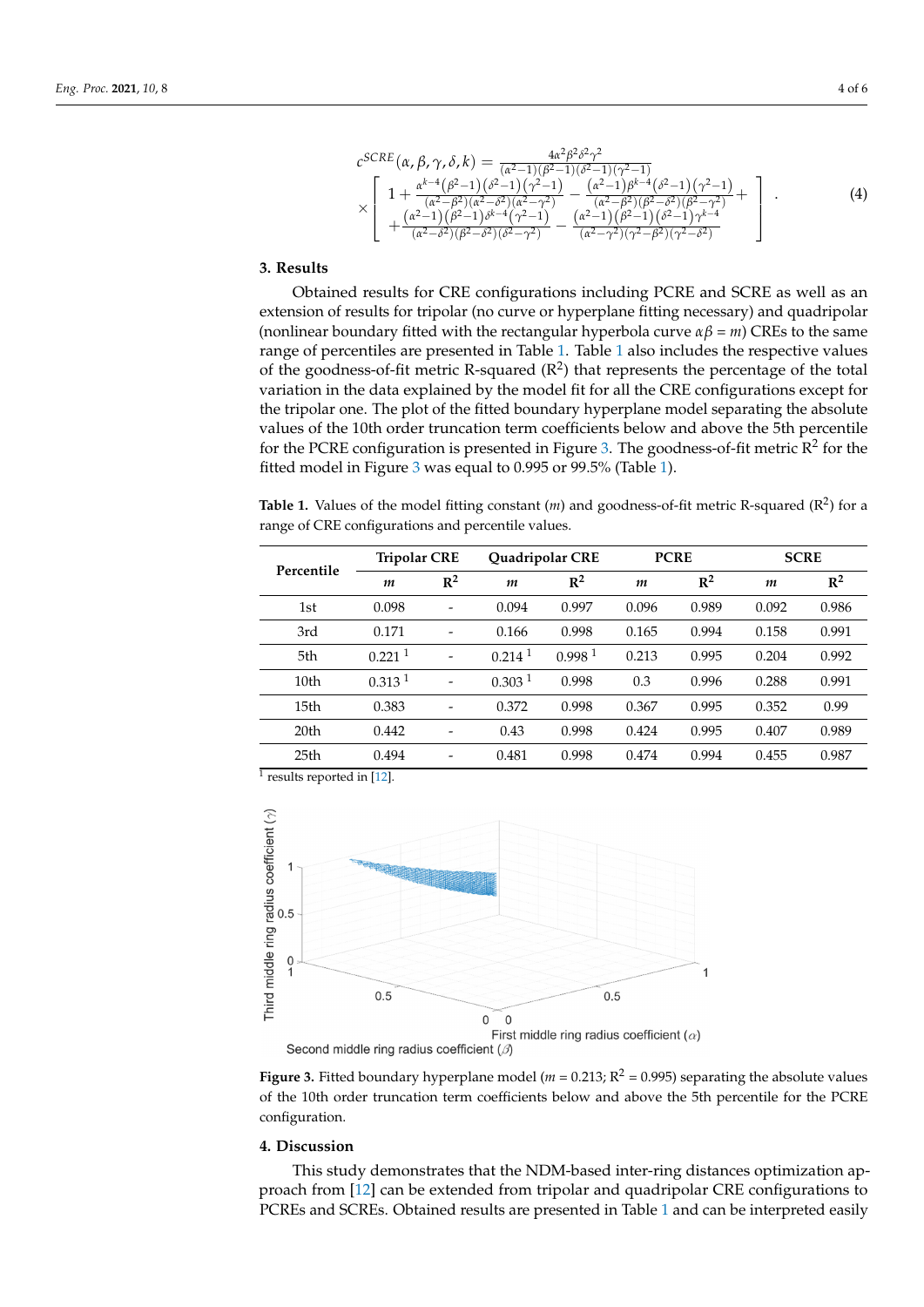for a specific percentile value. For example, for the 5th percentile, optimal ranges of values of *α*, *β*, and *γ* (for PCRE configuration) and *α*, *β*, *γ*, and *δ* (for SCRE configuration) are determined by inequalities  $0 < \alpha < \beta < \gamma < 1$  and  $\alpha\beta\gamma \leq 0.213$  and by inequalities  $0 < \alpha < \beta$  $< \gamma < \delta < 1$  and  $\alpha\beta\gamma\delta \leq 0.204$ , respectively. Moreover, this inter-ring distances optimization approach can be extended further to any larger number of concentric rings *n* even though the number of decision variables increases by one for each additional concentric ring (Figure [2\)](#page-1-1), further increasing the complexity of the optimization problem. For example, solving it for the septapolar  $(n = 6)$  CRE configuration results in the total number of values of the 14th order truncation term coefficient function computed with the same increment of 1% used in this study equal to 71,457,453. This is compared to the 156,830 values of *c PCRE* (*α*, *β*, *γ*, 10) and 3,762,786 values of *c SCRE* (*α*, *β*, *γ*, *δ*, 12) functions used in this study. Determining the points on the boundary hyperplane, which requires checking every function value for falling below the specific percentile while at least one of the surrounding values within the 1% increment along the *α*, *β*, *γ*, *δ*, and *ε* (for septapolar CRE) axes falls above this percentile, becomes computationally intensive. Fortunately, the result described below provides an opportunity to roughly estimate optimal ranges for larger values of *n*.

Another important result of this study is highlighting the consistency between fitted models with high goodness-of-fit (R<sup>2</sup> in Table [1\)](#page-3-1) as well as their constants (*m* in Table [1\)](#page-3-1) for CRE configurations with 2 to 5 concentric rings. Specifically, fitted models range from *α* ≤ *m* (tripolar CRE) to *αβ* ≤ *m* (quadripolar CRE) to *αβγ* ≤ *m* (PCRE) to *αβγδ* ≤ *m* (SCRE). It is not unreasonable to hypothesize that for the septapolar CRE configuration with an additional middle concentric ring of radius *εr* such that  $0 < \alpha < \beta < \gamma < \delta < \epsilon < 1$  the fitted model with high goodness-of-fit would be *αβγδε* ≤ *m*, etc. Moreover, even values of constant *m* for the aforementioned fitted models are consistent for a specific percentile. For example, for the 5th percentile, *m* ranges from 0.221 (tripolar CRE) to 0.214 (quadripolar CRE) to 0.213 (PCRE) to 0.204 (SCRE). It is not unreasonable to hypothesize that for the septapolar CRE configuration, the value of *m* will be less than or equal to 0.204. It should also be noted that in Table [1](#page-3-1) values of  $\mathbb{R}^2$  are decreasing for each percentile value with an increase in  $n$  while still remaining high  $(>0.985)$  overall. For example, for the same 5th percentile, the value of  $R^2$  decreases from 0.998 (quadripolar CRE) to 0.995 (PCRE) to 0.992 (SCRE).

#### **5. Conclusions**

Ability to accurately estimate the surface Laplacian at each electrode constitutes the primary biomedical significance of CREs and this study allows maximizing estimation accuracy for two additional electrode configurations with larger numbers (4 and 5) of concentric rings *n* which is important since it has been shown that accuracy of Laplacian estimation via CREs increases with an increase in *n*. Other contributions to the technical novelty of this study include extension of the previous optimization results for CRE configurations with fewer concentric rings (*n* equal to 2 and 3) to a wider truncation error percentile range to demonstrate consistency between all the considered electrode configurations that may allow estimation of optimal ranges of inter-ring distances for CREs with  $n \geq 6$ .

**Author Contributions:** Conceptualization, O.M.; methodology, O.M.; software, O.M., A.L. and A.B.; validation, O.M., A.L. and A.B.; formal analysis, O.M., A.L. and A.B.; writing—original draft preparation, O.M.; writing—review and editing, O.M.; visualization, O.M.; supervision, O.M.; project administration, O.M.; funding acquisition, O.M. All authors have read and agreed to the published version of the manuscript.

**Funding:** This research was funded by the National Science Foundation (NSF) Division of Human Resource Development (HRD) Tribal Colleges and Universities Program (TCUP), grant number 1914787 to O.M.

**Acknowledgments:** O.M. gratefully acknowledges Ernst Kussul and Tetyana Baydyk (National Autonomous University of Mexico, Mexico) for their constructive discussions and helpful comments.